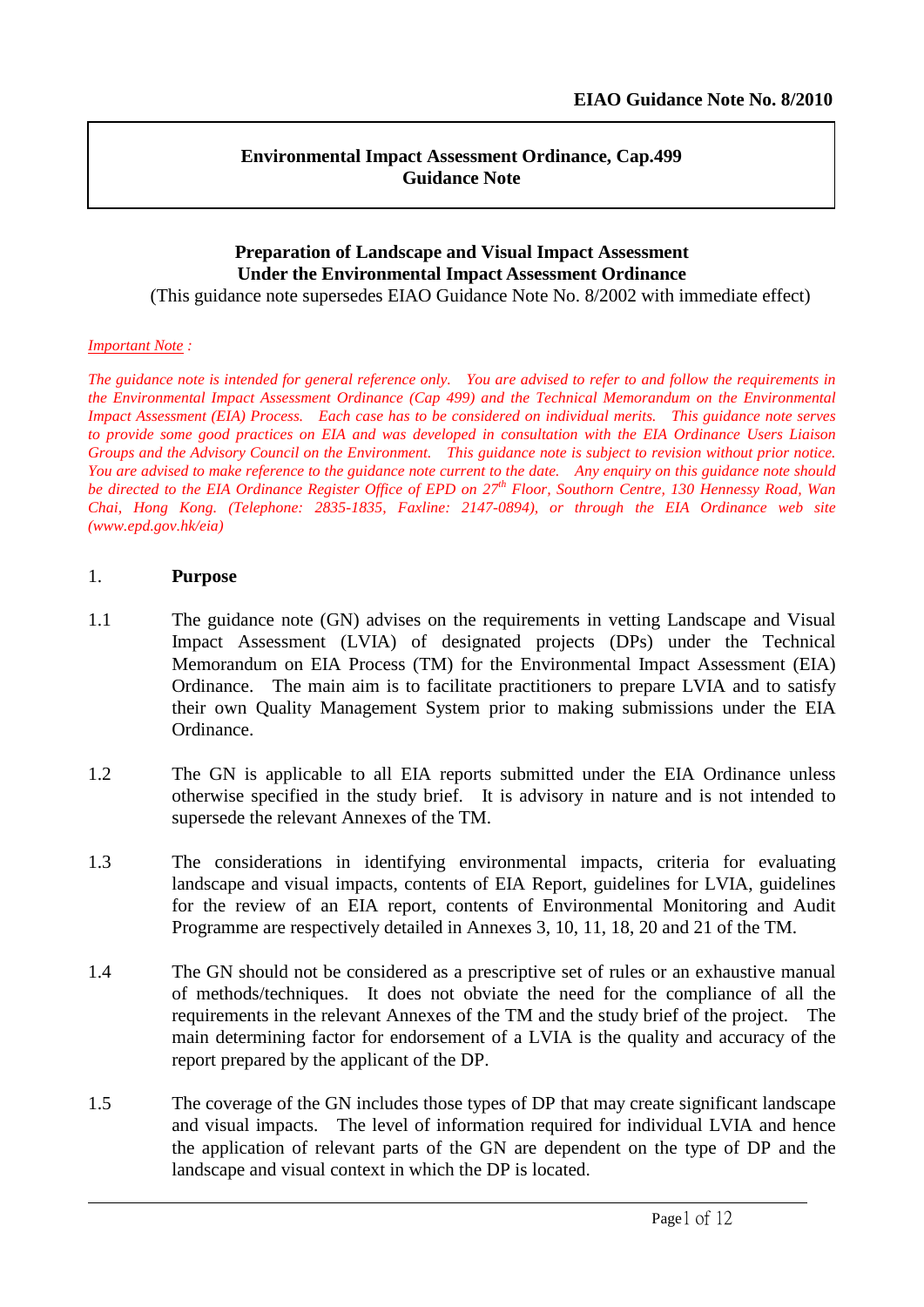1.6 The GN may be updated and supplemented by other advice from the Environmental Protection Department and Planning Department from time to time to take into account changing circumstances. Revised GN will be promulgated should such a need arise.

#### 2. **Approach to LVIA**

- 2.1 LVIA shall be directed towards predicting and judging of the magnitude and significance of the effects that new development/redevelopment may have on landscape resources/characters and visual amenities.
- 2.2 LVIA should be an independent and informed professional assessment of the impacts from a DP. It should be based on the reasonable case scenario and/or where there is uncertainty the worst case scenario. Both positive and negative landscape and visual impacts should be given due consideration in the process.
- 2.3 It is recognised that, unlike other impact assessments, LVIA relies more upon experienced professional judgment and less on quantitative measurements. Hence, it is important to adopt a structured and systematic approach in LVIA to facilitate the public to understand the potential landscape and visual impacts arising from the DP.
- 2.4 In assessing the significance of impacts in LVIA, it is necessary to differentiate between judgment on the significance of change, which involves a greater degree of subjective opinion, and measurement of magnitude of change, which is normally a more objective and quantifiable task. Assessment should always be supported by quantified data, clear evidence, logical deduction, reasoned argument and informed judgment.
- 2.5 Based on the best information available at the time of the assessment, LVIA might report the main concerns on landscape and visual issues raised by interested parties<sup>[1](#page-1-0)</sup>.
- 2.6 Information in the LVIA should be consistent with that used for other impact assessments covered by the same EIA report such as :
	- noise assessment in respect of the location, extent and size of noise barriers/enclosures,
	- ecological impact assessment in respect of the quantification of landscape features and the potential impacts on them, and
	- assessment of waste management implications, e.g. in respect of potential loss of topsoil, vegetation removal and other landscape resources.

- Advisory Committee on the Appearance of Bridges and Associated Structures (ACABAS),<br>• Country and Marine Parks Board (C&MPB)
- Country and Marine Parks Board (C&MPB),<br>• District Councils (DCs)
- District Councils (DCs),<br>• Harbour-front Enhancem

<span id="page-1-0"></span> $\overline{a}$ 

Public comment from consultation forum (if any/applicable as stated in para. 3.1(b)).

<sup>&</sup>lt;sup>1</sup> In general, interested parties may include:

Advisory Council on the Environment (ACE)

Harbour-front Enhancement Committee,

Town Planning Board (TPB),and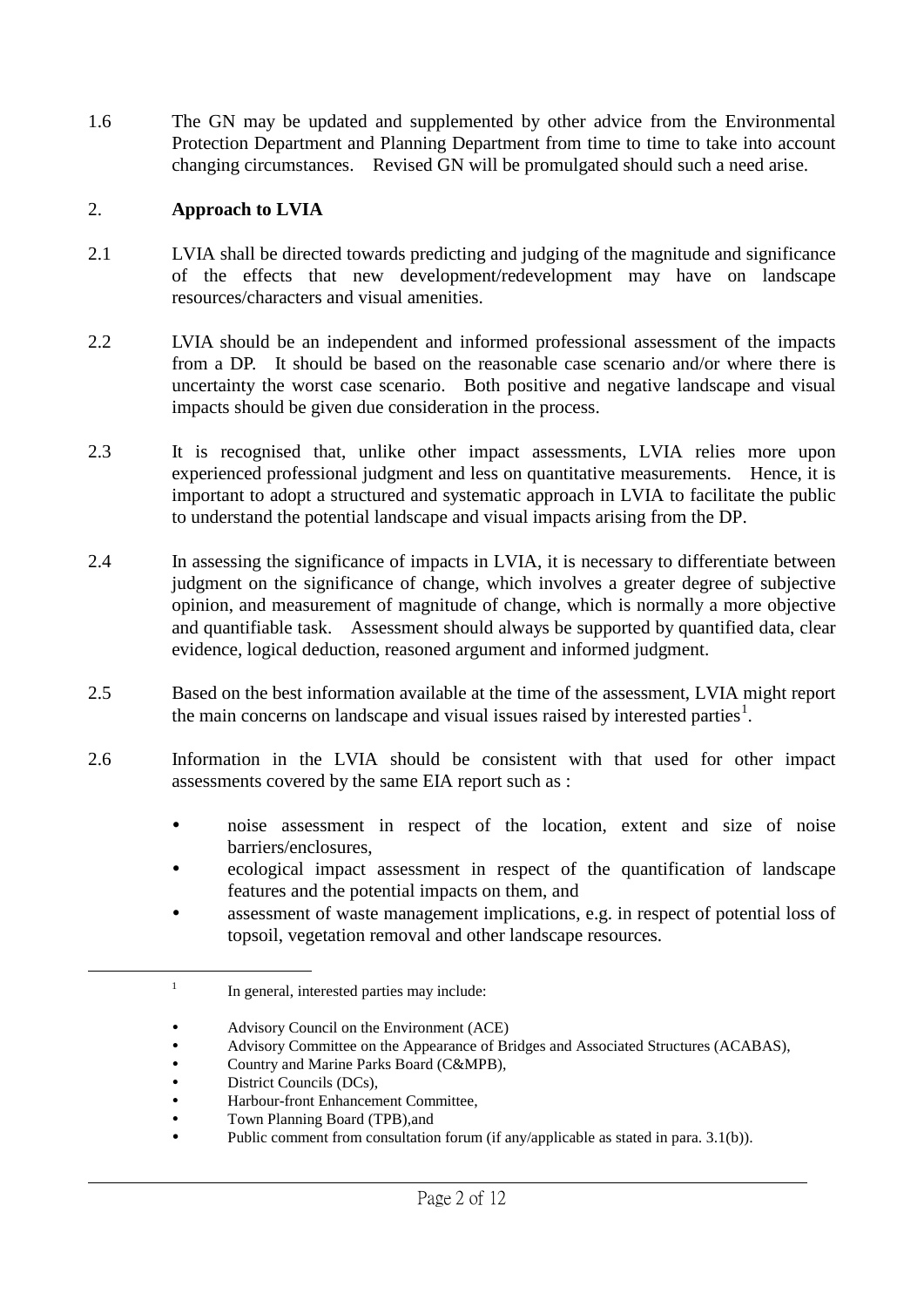- 2.7 For easy understanding, annotated illustrative materials such as computer-generated photomontages, oblique aerial photographs, photographs, plans, elevations and section drawings should be extensively used to convey the findings of LVIA to the readers. Descriptive text should provide a concise and reasoned argument.
- 2.8 As LVIA involves appraisal of landscape and visual resources, professional judgment of impact significance and formulation of sensible mitigation measures, it is therefore recommended that professional landscape architects, planners and/or urban designers, or other competent persons be appointed to carry out the full scope of LVIA as identified in the study brief.

# 3. **Points to note in undertaking LVIA**

#### 3.1 **Background of DP and Options**

- (a) The background of the DP should include a broad description of the alternative option(s)/alignment(s)/design(s) which have been examined in related studies if such information is not included in the EIA report. The potential landscape and visual impacts of all options should be broadly stated and the rationale for the recommended option should be clearly explained.
- (b) Comments collected from previous consultation, if any, with relevant advisory bodies including those in section 2 above and the general public on landscape and visual aspects of the project should be summarised together with a discussion on how their comments have been addressed in the report. If there is no previous consultation or no comment has been received on landscape and visual aspect, this should be clearly stated.
- (c) The environmental, economic, social and other benefits/disbenefits of the DP and the consequences of not proceeding with the DP should also be briefly mentioned.

# 3.2 **Project Description**

- (a) All works that may give rise to landscape and visual impacts should be clearly annotated on plans such as:
	- location plan including phasing boundary where applicable,
	- details of all structures/buildings (in terms of length, width and height in mPD),
	- layouts, plans, sections and elevations,
	- materials of finishes (e.g. reflective or non-reflective materials) and colours of external appearance, and

l

extent of temporary works area.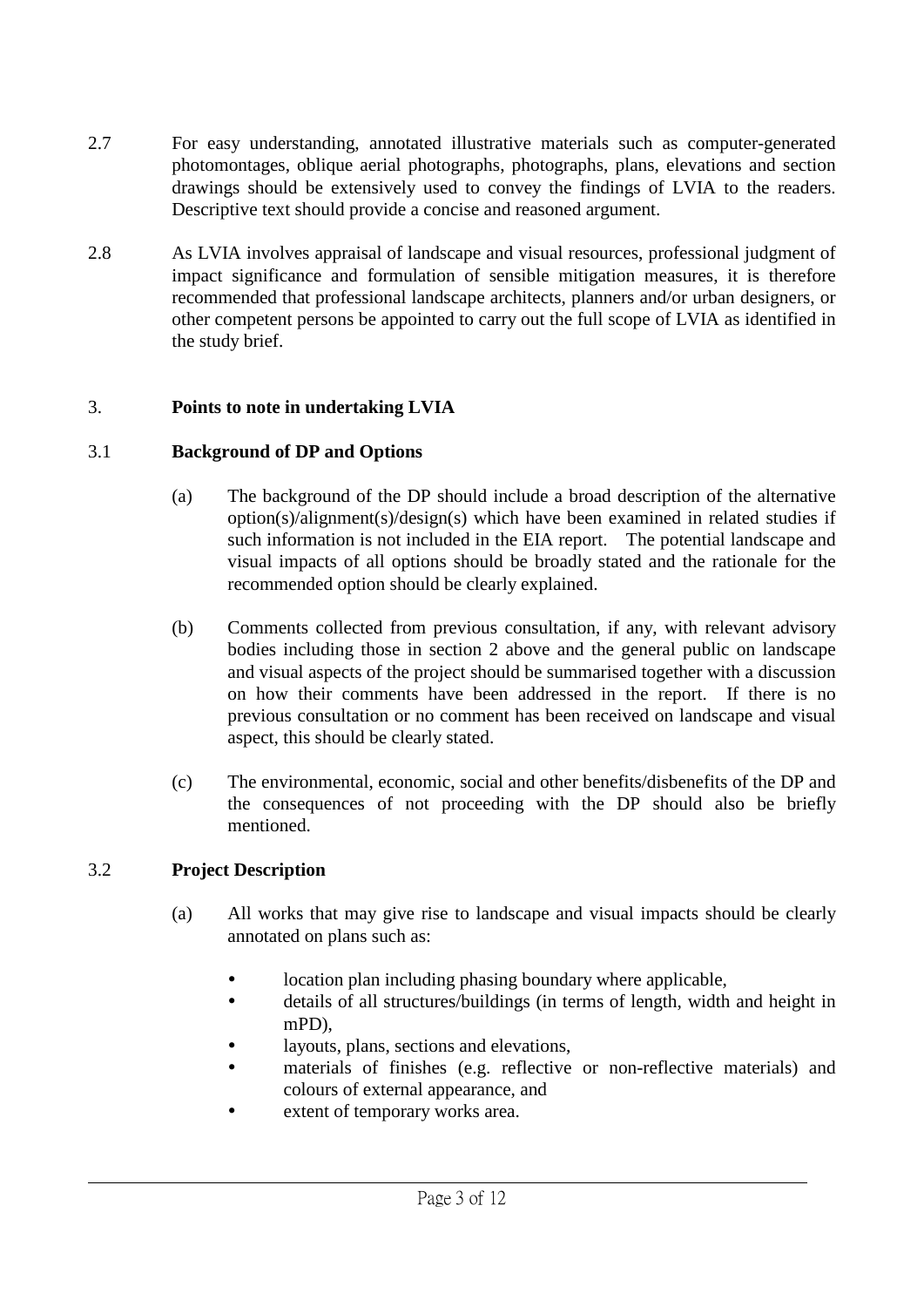Descriptive text should generally be confined to supplement understanding of the illustrative materials.

- (b) For construction phase, some impacts may be temporary in nature, but can be significant if left unattended. The assessment should include, where applicable, consideration of all permanent works and also temporary works undertaken during the construction stage. Construction works may include the following:
	- reclamation (temporary and/or permanent),
	- site formation including slope works,
	- temporary works including vegetation clearance,
	- haul road,
	- borrow areas, and
	- dumping grounds.
- (c) For operation phase, assessment should include, where applicable, consideration of all constructed works at commencement of operation of the project, particularly the following features, which are also prominent in the landscape and visual context:
	- viaducts,
	- retaining structures,
	- vent shafts,
	- tunnel portals,
	- cutting and filling,
	- embankments,
	- any mitigation measures such as noise barriers/enclosures, and
	- ancillary buildings.

# 3.3 **Assessment Area**

- (a) For the Landscape Impact Assessment (LIA), the assessment area should normally include all areas within 500m from the work limit of DP.
- (b) For Visual Impact Assessment (VIA), the assessment area should be up to the visual envelope (zone of visual influence) which is generally the viewshed formed by natural/man-made features such as ridgeline or building blocks. The defined visual envelope must be shown on plan.
- (c) The visual envelope may contain areas, which are fully visible, partly visible and non-visible from the DP. In order to define the visual envelope, cross-sectional drawings shall be prepared to demonstrate the various degree of visibility in the visual envelope. Such information is generally not required to be included in the LVIA but should be kept by the applicant for verification upon request by Planning Department.

l

# 3.4 **Baseline Study**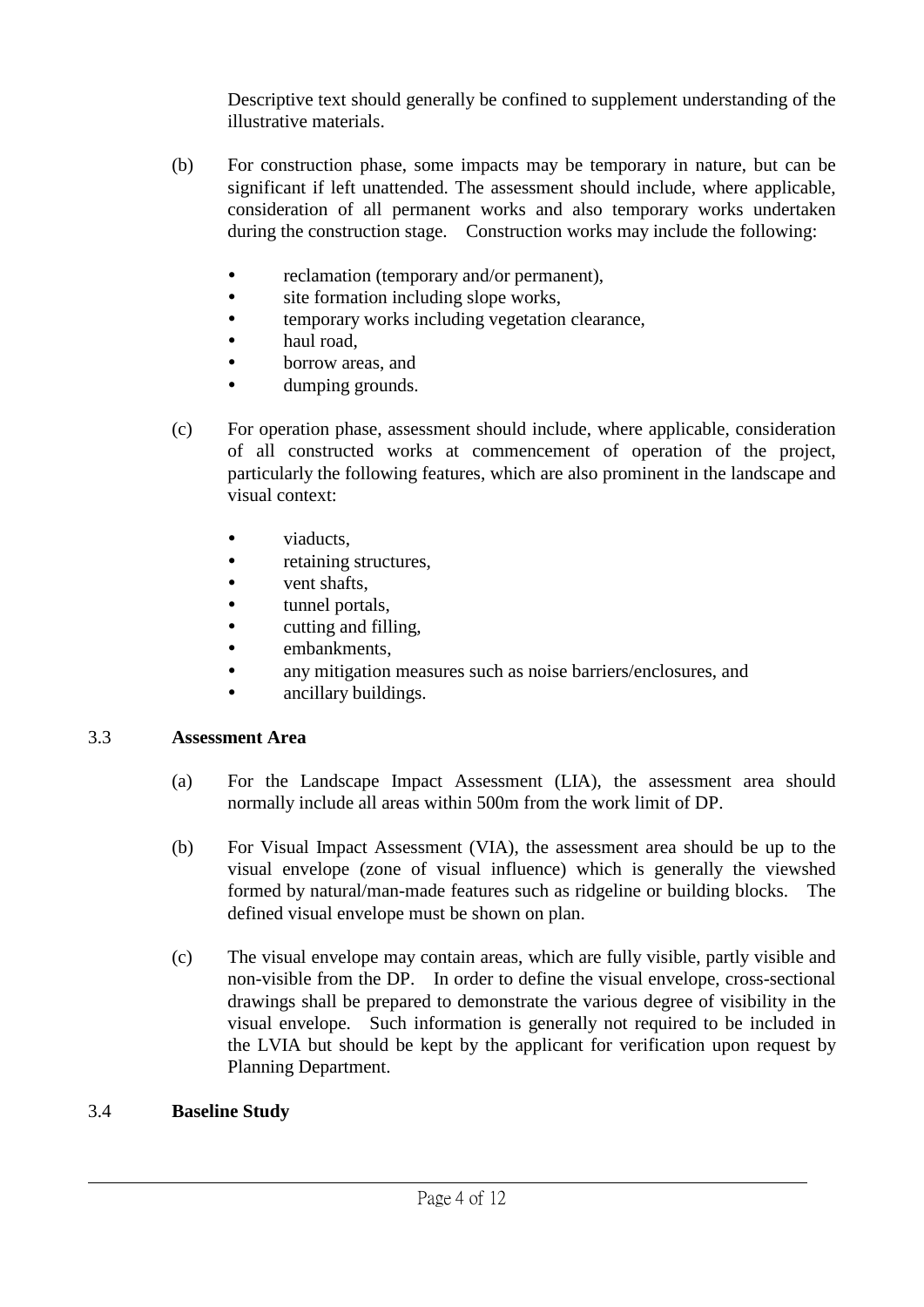- (a) Baseline conditions are not static and may change over time according to the planning framework. Hence, it is necessary for the Baseline Study to capture the existing condition as well as the future outlook of the assessment area.
- (b) The Baseline Study should include an appraisal of the landscape and visual resources and character of the assessment area focusing particularly on the sensitivity of the landscape and visual system and their ability to accommodate change.
- (c) Landscape resources should be quantified, with respect to special landscape features. Landscape character of the project area and its relationship with the adjacent areas should be addressed. Landscape character areas (LCAs) and key landscape elements within the assessment area should be identified and annotated on plan. Some projects may require a broad tree and/or vegetation survey to be carried out.
- (d) A broad-brush tree/vegetation survey should be prepared as an integral part of the landscape baseline study. Unless specified elsewhere in the study brief, a detailed tree survey to fulfill the requirements as stipulated in the Environment, Transport and Works Bureau Technical Circular (Works) No. 3/2006, or Lands Administration Office, Lands Department Practice Note No. 7/2007 for tree felling application is usually not necessary for the preparation of LIA.
- (e) Besides vegetation, other landscape resources such as topographical or geological features, reservoirs, streams and other water bodies, etc should be investigated as part of the baseline study.
- (f) Visual resources such as key views, viewing corridors/viewing directions, harbour and ridgelines, and visual characters should also be identified on plans.
- (g) Landscape and visually sensitive receivers (SRs) should be identified. SRs with similar landscape and visual sensitivity can be grouped with their locations clearly shown on plans.
- (h) Annotated oblique and aerial photographs, photographs taken at key viewpoints and relevant maps/plans with short notes should be used to illustrate the existing baseline conditions.

# 3.5 **Review of Planning and Development Control Framework**

 $\overline{a}$ 

- (a) The review should cover information in the statutory plans prepared under the Town Planning Ordinance, and non-statutory plans<sup>[2](#page-4-0)</sup> published by the Planning Department when the EIA report is under public inspection. Planning Department can advise on the updated information in respect of planned use.
- (b) Planned uses shown in plans as described in paragraph 3.5a above which are

<span id="page-4-0"></span><sup>2</sup> Non-statutory plans generally include layout plans, outline development plans and other departmental plans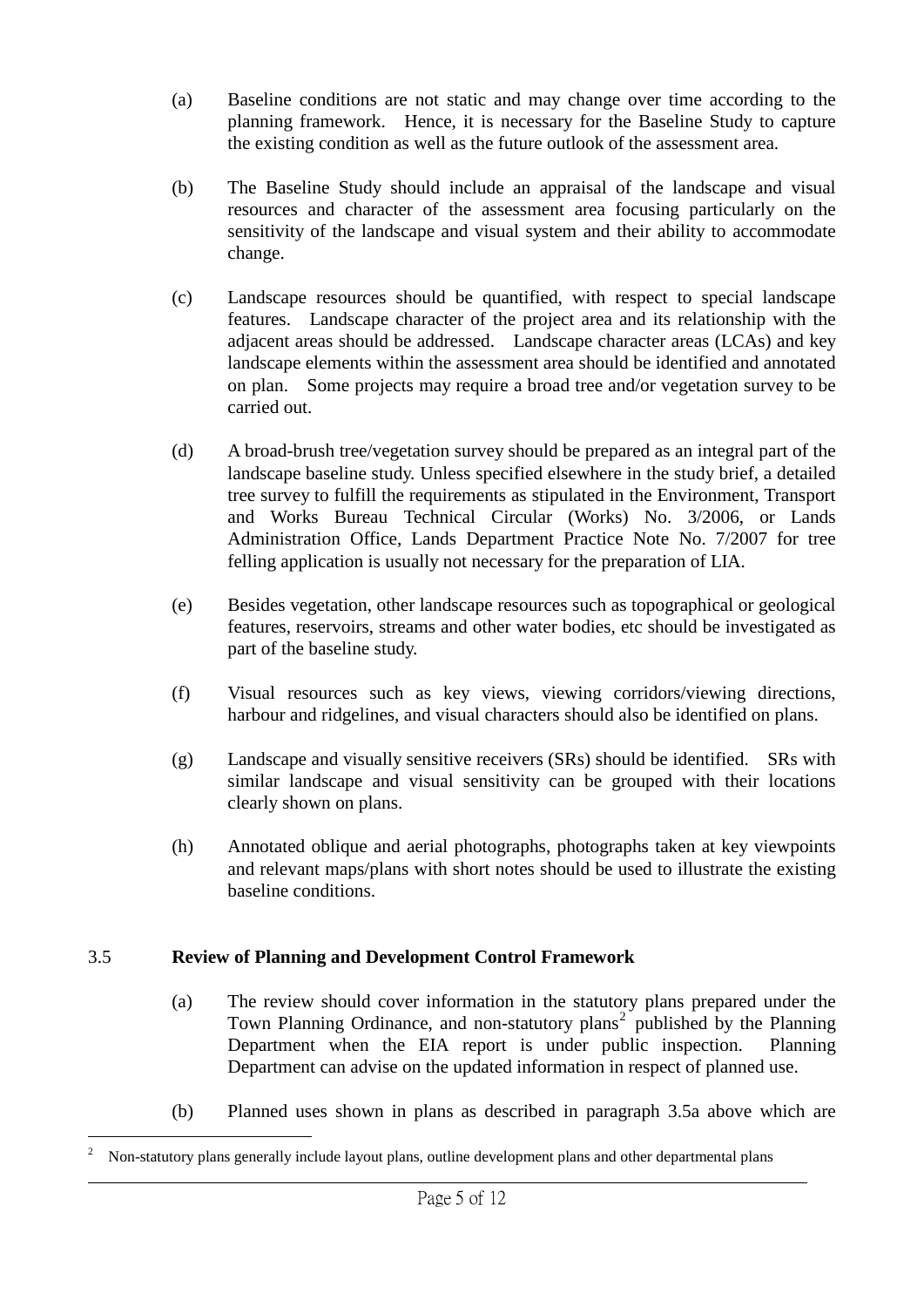within the study area should also be taken as SRs.

- (c) For areas zoned under "Undetermined " use or areas of unspecified use in the plans as detailed in paragraph 3.5a above, existing conditions should be based on for identification of SRs.
- (d) If plans in paragraph 3.5a above are outdated or unavailable, the LVIA should be based upon existing conditions on site.
- (e) Relevant planning/landscape guidelines as recommended in planning studies, planning briefs or planning documents relevant to the assessment area such as landscape/urban design strategies, frameworks and concepts, building height profiles, special design areas, landmarks, designated view corridors, open space networks, landscape links and landscape character types, etc. should also be studied and highlighted.
- (f) Any departure from the published town plans arising from the DPs should be highlighted.
- (g) The study could be presented in a table form to cover:
	- plan title/number,
	- land use zonings.
	- approximate area of the land use zones to be affected by the DP,
	- design and conservation intention, and
	- future outlook of the area.

# 3.6 **Scope of Impacts**

- (a) LIA should comprise assessments of the impacts both on landscape resources and landscape character of the area, which is created by the combination of landscape resources and built developments.
- (b) VIA should identify and predict the type and extent of impacts from visual obstruction, glare, changes in visual amenity and compatibility with surroundings.
- (c) The presentation of landscape and visual impacts in construction and operation stages should preferably be in table form covering items as specified in section 3.7 below.
- (d) Extent of work limits including temporary works areas should be presented on plan. The duration of construction impact should be stated.
- (e) For DPs under Schedule 3 of the EIA Ordinance, the LVIA should include a list of all DPs under Schedule 2 within the assessment area. If possible, it should contain individual LVIA for each DP under Schedule 2 or for each contract, which may consist of a number of DPs under Schedule 2, with a cumulative assessment of the potential landscape and visual impacts from all DPs and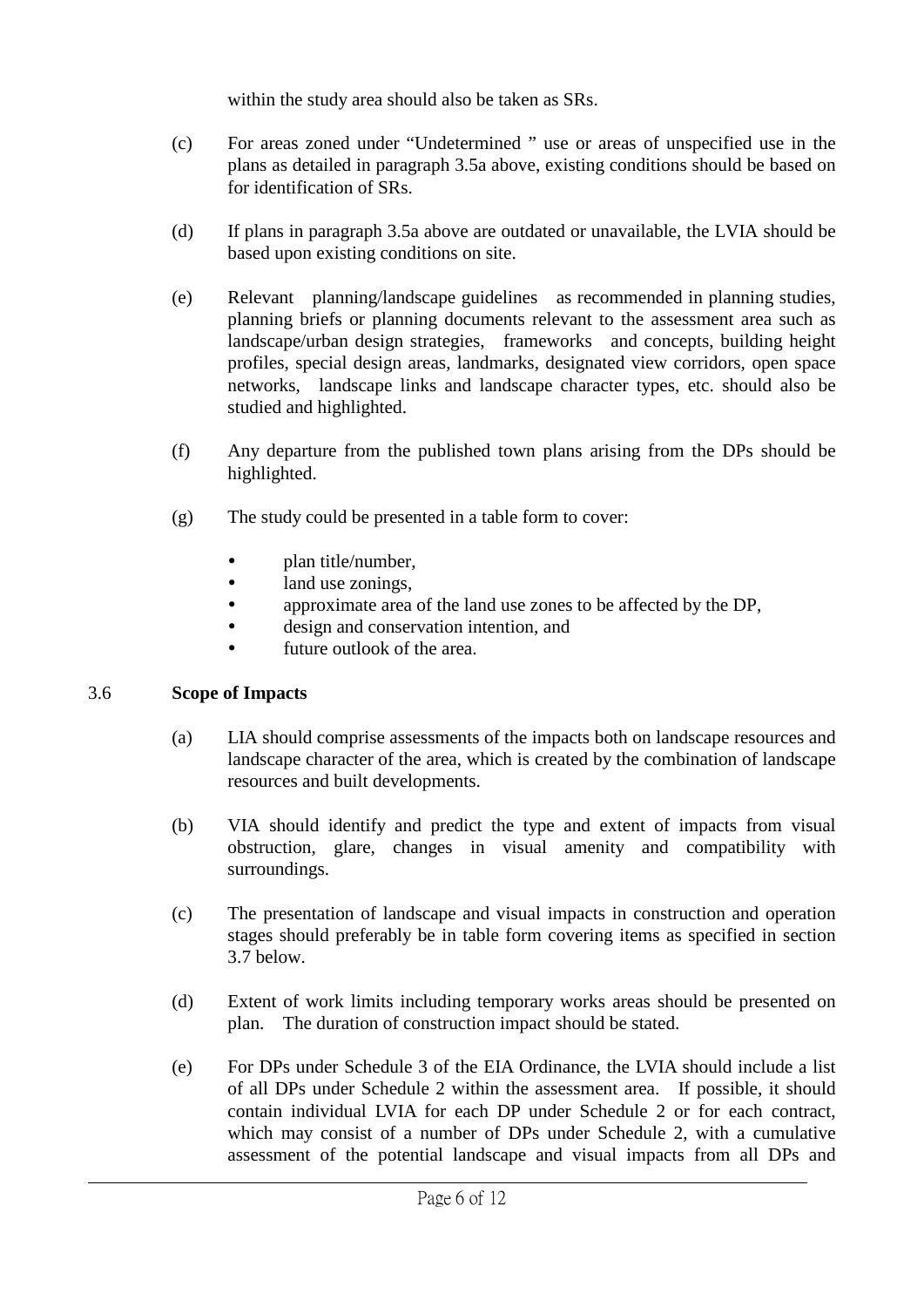non-DPs within the assessment area. This may save the need to carry out further LVIA prior to the application of environmental permit (EP) for the DPs under Schedule 2. However, if detailed information for the DPs under Schedule 2 is not available, the LVIA for the DP under Schedule 3 should contain a broad assessment of the potential landscape and visual impacts arising from all DPs and non-DPs within the assessment area with a recommendation to carry out further detailed LVIAs before the application of EP for the DPs under Schedule 2.

# 3.7 **Impact Assessment**

- (a) LVIA should take into account existing/planned/approved land uses as the baseline conditions. All direct and indirect impacts on existing/planned/approved land uses, and on future outlook of the area should be discussed.
- (b) Landscape impacts should be quantified based on landscape dynamics i.e. different conditions at different planning horizons should be provided when considering the magnitude of change.
- (c) Prediction of potential landscape and visual impacts should cover beneficial/ adverse, direct/indirect, short term/long term, reversible/irreversible and cumulative impacts.
- (d) Impact of the DP on landscape resources including special landscape features and on the LCAs should be assessed. Where situations warrant, it may be necessary to evaluate the merits of preservation in totality, in parts or total destruction of existing landscape and the establishment of a new landscape character area.
- (e) Impact assessment can be made for individual SR, SR group, or if appropriate for representative SRs.
- (f) LVIA should be determined in significance thresholds, which are made up of two components, namely magnitude of change to baseline conditions due to the DP and sensitivity of receivers. An evaluation matrix shall be derived for judging impact significance. Broadly speaking, magnitude of change relates to parameters of the DP in the context of baseline conditions while sensitivity of receivers refers to properties of SRs. The following are some common but non-exhaustive factors normally considered in deriving the magnitude of change and sensitivity in assessing landscape and visual impacts:

(i) Factors affecting the magnitude of change for assessing landscape impacts include:

- compatibility of the project with the surrounding landscape,
- duration of impacts under construction and operation phases,
- scale of development, and
- reversibility of change.

(ii) Factors affecting the sensitivity for evaluation of landscape impacts include: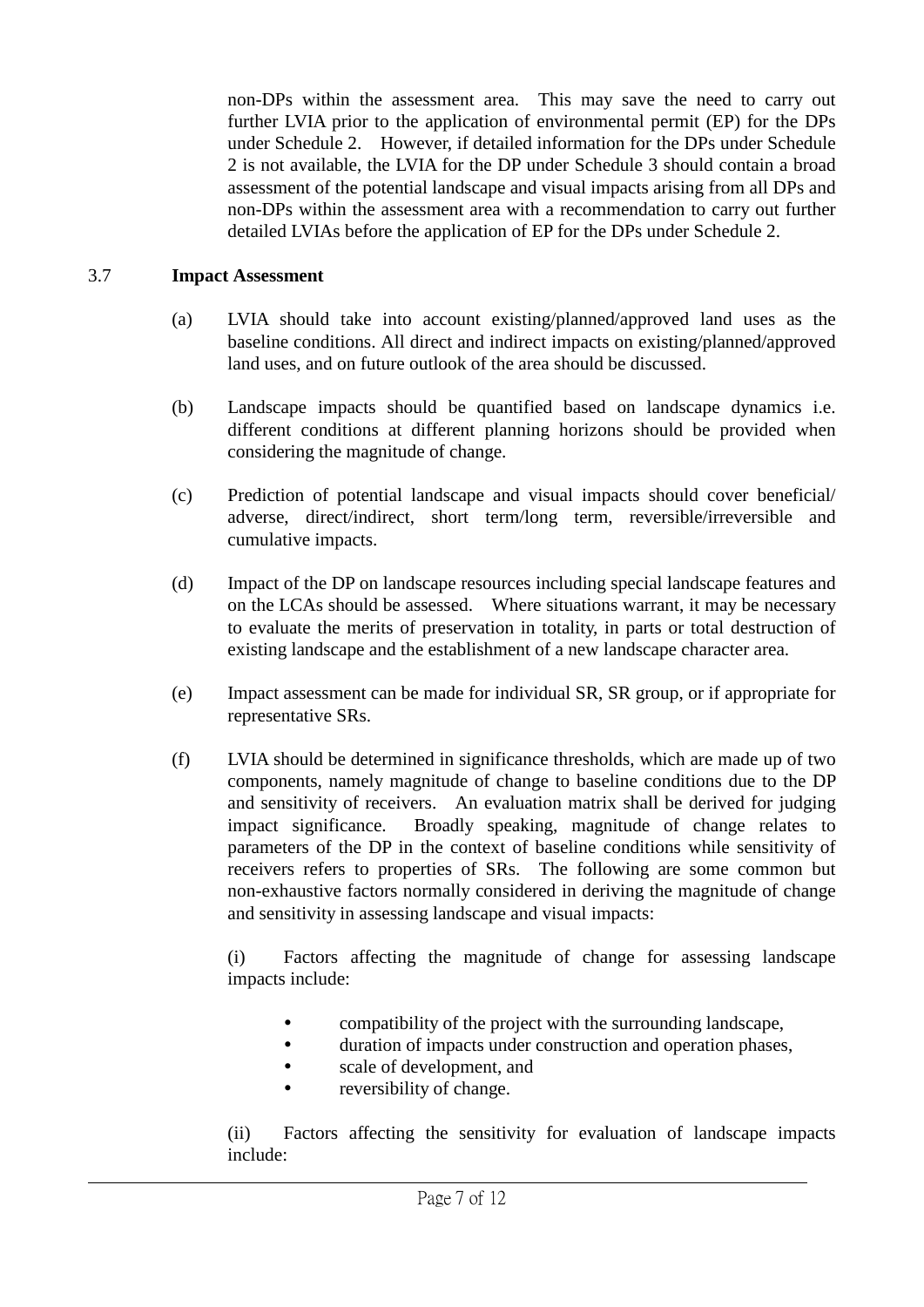- quality of landscape characters/resources,
- importance and rarity of special landscape elements,
- ability of the landscape to accommodate change,
- significance of the change in local and regional context, and
- maturity of the landscape.
- (iii) Factors affecting the magnitude of changes for assessing visual impacts include:
	- compatibility of the project with the surrounding landscape,
	- duration of impacts under construction and operation phases,
	- scale of development,
	- reversibility of change,
	- viewing distance, and
	- potential blockage of view.
- (iv) Factors affecting the sensitivity of receivers for evaluation of visual impacts include:
	- value and quality of existing views,
	- availability and amenity alternative views,
	- type and estimated number of receiver population,
	- duration or frequency of view, and
	- degree of visibility.
- (g) Landscape impacts should be classified depending on whether the impacts are adverse/beneficial, and irreversible/reversible. Separate assessment should be made for construction phase and operation phase impacts. Assessment of landscape impacts should include presentation of the following in a matrix format:
	- Landscape resources / landscape character,
	- Sources of impact,
	- Type of impacts: impact on landscape resources and impact on landscape character,
	- Magnitude of change: negligible, small, intermediate or large with quantification if possible,
	- Landscape sensitivity: low, medium or high,
	- Significance thresholds of potential landscape impact (before mitigation);
	- Mitigation measures, and
	- Significance thresholds of residual impact (after mitigation): Operation Day 1 and Year 10.

l

(h) Similarly, visual impacts should be classified depending on whether the impacts are adverse/beneficial, and irreversible/reversible. Separate assessment should be made for construction phase and operation phase impacts. Assessment of visual impacts should include presentation of the following in a matrix format: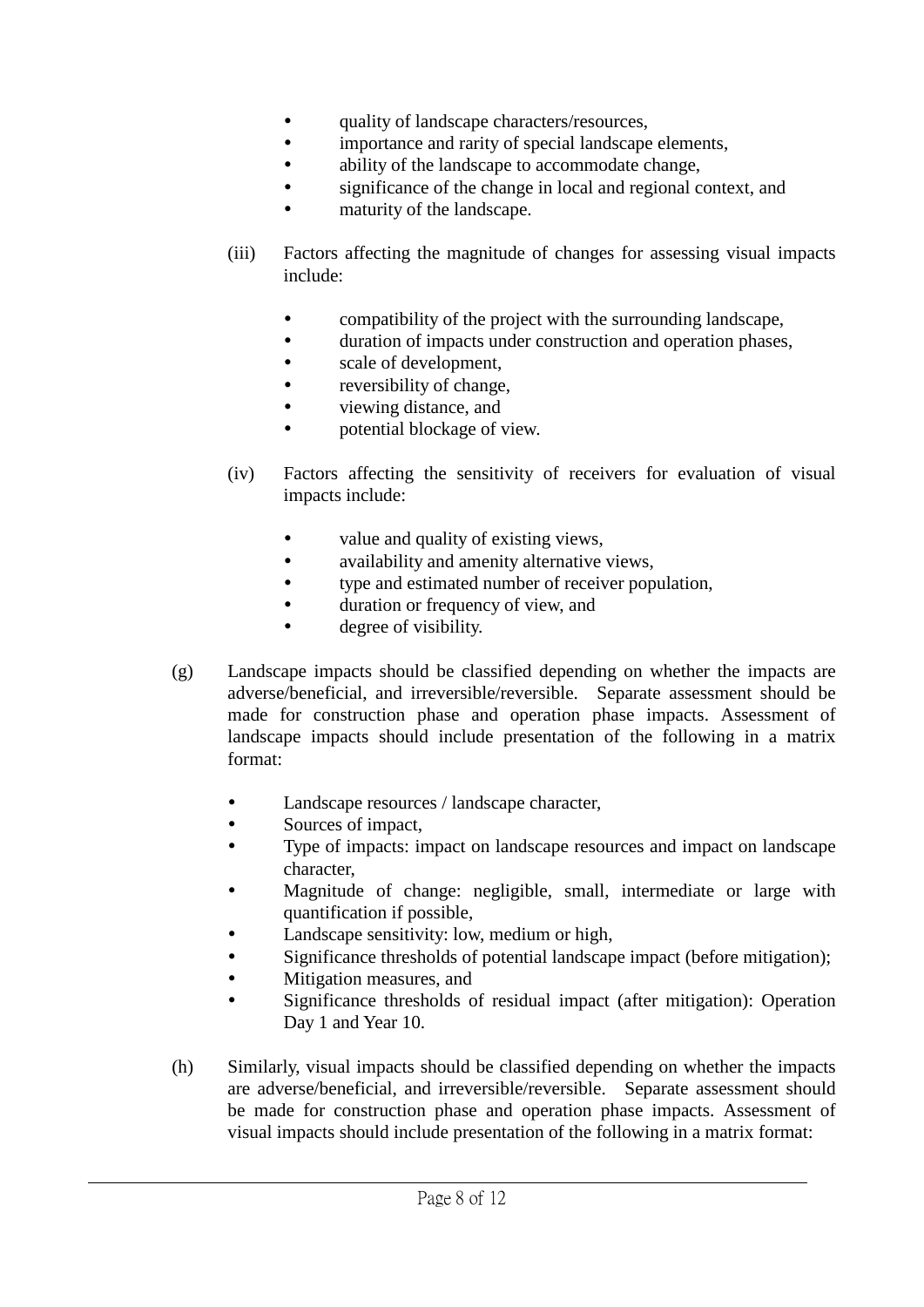- Location of visually sensitive receivers (VSR),
- Type and approximate number of VSRs,
- Description of existing view and degree of visibility of DP (such as no view, glimpse, partial view, vista, open view, and panorama view),
- Receiver sensitivity: low, medium or high,
- Source of impact,
- Minimum viewing distance of VSRs
- Magnitude of change: negligible, small, intermediate, large,
- Significance thresholds of potential visual impact (before mitigation),
- Mitigation measures, and
- Significance thresholds of residual impact (upon mitigation): Operation Day 1 and Year 10.
- (i) For some DPs such as transport projects, different sections may create different landscape and visual impacts. The LVIA should contain assessments and mitigation measures specific to each section and the SRs affected.
- (j) In order to illustrate the landscape and visual impacts and to demonstrate the effectiveness of the proposed landscape and visual mitigation measures, photomontages at selected representative viewpoints shall be prepared to illustrate :
	- existing conditions,
	- unmitigated impacts at Operation Day 1 of the DP (may not be required for assessment of DP under Schedule 3),
	- partially mitigated impacts after implementation of the proposed mitigation measures at Operation Day 1 of the DP (may not be required for assessment of DP under Schedule 3), and
	- residual impacts at Year 10 of the operation stage.
- (k) Applicants may consult Planning Department on the proposed selection of suitable representative viewpoints for the preparation of the photomontages after the preliminary assessment.

# 3.8 **Recommendation of Mitigation Measures and Implementation Programme**

- (a) Alternative alignment(s), design(s) and construction method(s) that would avoid or reduce the identified impacts on landscape, or that would make the DP visually more compatible with the setting shall be thoroughly examined before adopting other mitigation measures to alleviate the impacts.
- (b) Solid mitigation measures that are practical and viable to implement rather than design intent should be proposed.
- (c) The agreement from relevant parties should be sought in respect of the responsibility of funding, implementation, management and maintenance of the proposed mitigation measures prior to their inclusion into the LVIA. It should be noted that any "grey" areas in these aspects would affect the implementation and/or the effectiveness of the mitigation measures during the operation phase.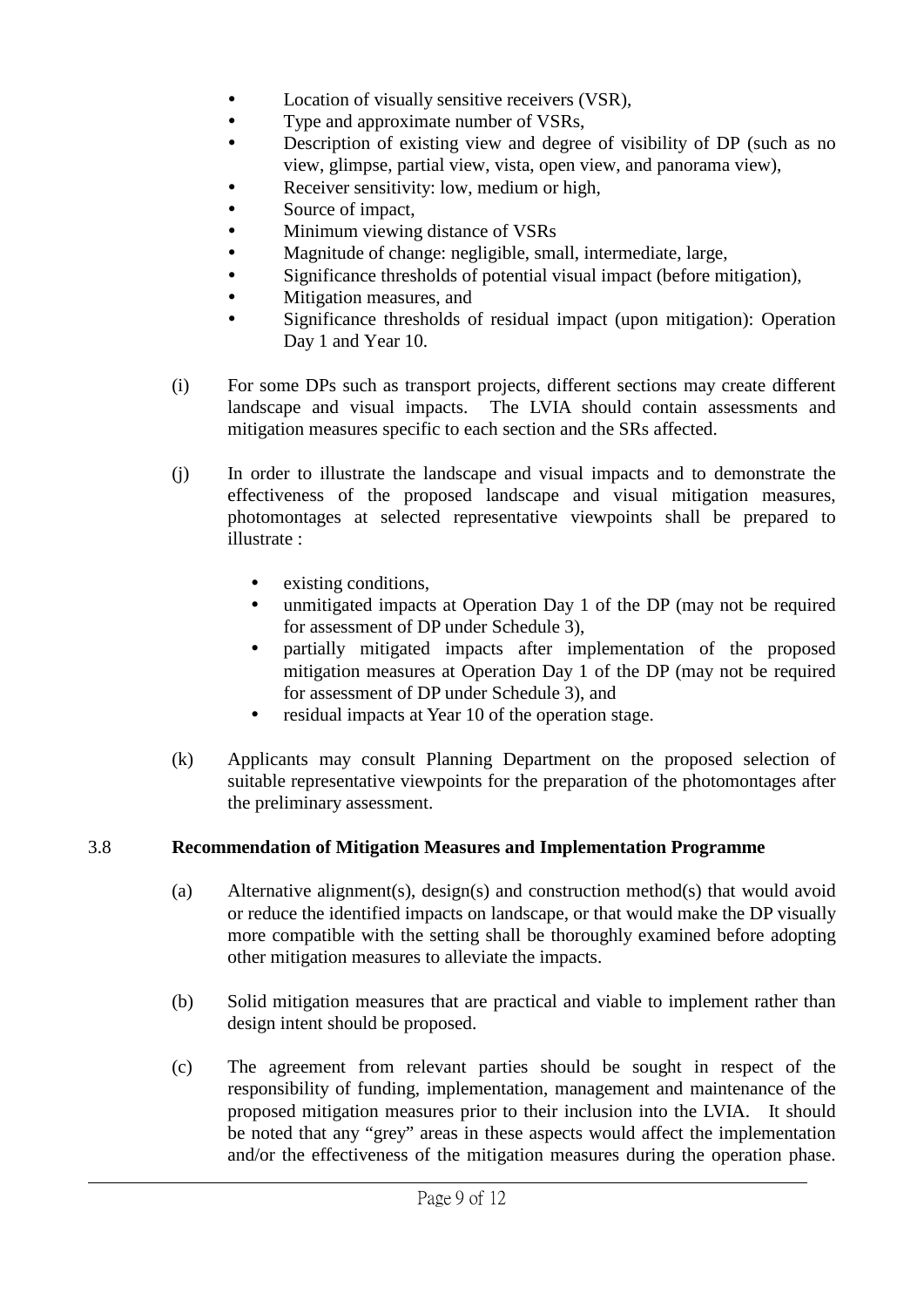Unless these issues have been resolved, the effects of these mitigation measures should be discounted in the LVIA.

- (d) Project boundaries should be clearly indicated on all scaled plans including mitigation plans, which can indicate any off-site mitigation measures. Land matters arising from such measures should be fully resolved prior to inclusion of any off-site mitigation measures into the LVIA. In addition, the locations and types of VSRs should also be annotated on mitigation plans to facilitate assessment of residual impacts.
- (e) In addressing environmental monitoring and audit, a schedule should be prepared to show the implementation details and the parties responsible for all the mitigation measures from design stage to operation stage.
- (f) A practical programme for implementation of the recommended mitigation measures shall be worked out to ensure timely completion of the mitigation measures.

#### 3.9 **Noise Barriers / Enclosures**

- (a) Given the fact that using noise barriers/enclosures as a means to reduce adverse noise impact have their own impact on the visual amenity, they should not be widely adopted as the only way to reduce traffic noise. Alternative ways for mitigation and good environmental land-use transport planning should firstly be explored.
- (b) The choice of colours, design and materials of the noise barriers/enclosures should be compatible with the surrounding buildings and development context.
- (c) If there is insufficient space to screen the noise mitigation structures by design features, integrating with boundary walls, or landscape plantings, efforts should be made in the design of the overall form and surface treatment of the structures to make them to become features of aesthetic value in order to give character to the area.
- (d) To ensure good and innovative design, it is advisable to seek early advice from the ACABAS and agreement with relevant implementation and maintenance departments.

#### 3.10 **Presentation Materials**

- (a) All illustration materials should be clearly annotated to facilitate understanding of the LVIA.
- (b) Colour photos should be used to show special landscape elements, LCAs, key views and VSRs.

l

(c) Mapping of landscape impacts and visual impacts should be made in colour.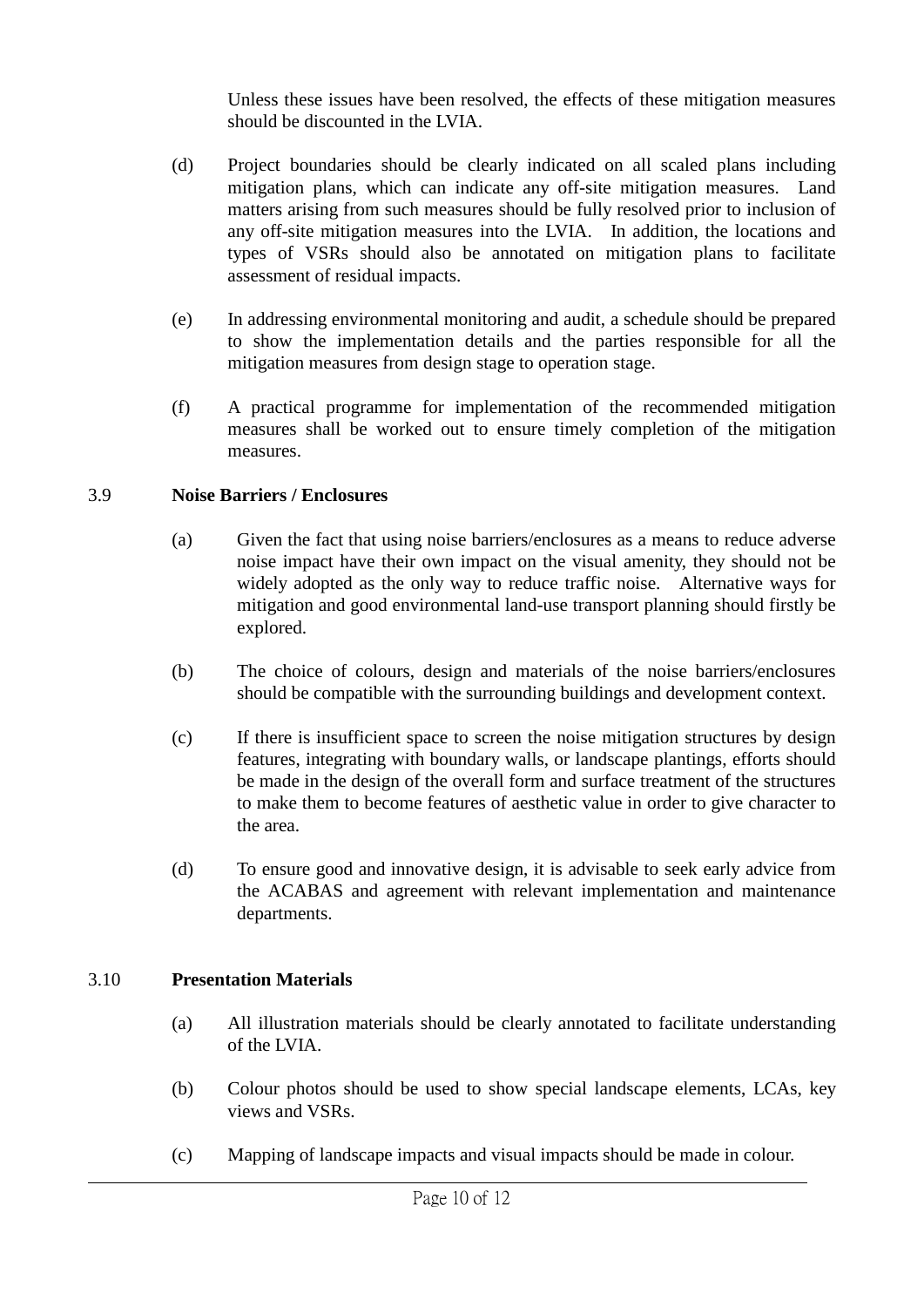- (d) If possible, computer-generated photomontages should be prepared to illustrate LVIA and the mitigation effects. In preparing the photomontage from key viewpoints, the following should be considered :
	- where necessary, it shall include photomontages to illustrate the effect of the proposed mitigation measures at close range,
	- the main associated features of the DP such as viaducts, retaining structures, noise barriers, catenary system, tunnel portals, vent shafts, cuttings, embankments, lighting poles and associated buildings, etc as in the case of road project should be reflected in the photomontages,
	- viewpoints shall be taken at practical human eye level and at representative locations,
	- the overall impact of the DP on the adjacent setting should be shown, and
	- photomontages shall be presented at a minimum of A4 size.
- (e) Computer graphics shall be in a common format compatible with desktop computers.. In addition, technical details such as system set-up, software, data files and functions in preparing the illustrations shall be recorded as these may need to be submitted for verification of the accuracy of the illustrations.
- (f) Other illustrative materials shall be legible and of suitable sizes, preferably no larger than A3 size, can be used to supplement photomontages to facilitate easy understanding of the DP by the public:
	- oblique and aerial photographs showing the general setting of DP in relation to the surrounding setting,
	- plans, cross-sections and elevations showing important details of the DP, and
	- physical models and computer-aided drawings.

# 3.11 **Conclusion of LVIA**

- (a) The conclusion should briefly recap the impacts of the DP. Any localised areas where the residual impacts remain significantly adverse after exhaustive mitigations should be clearly highlighted and the justifications for accepting such cases should be put forward.
- (b) All mitigation measures should be summarised and a comparison with quantification should be made on the net gain/loss of landscape resources affected by the DP.
- (c) The impacts on individual LCAs or VSRs should be clearly stated as to how they are synthesized to arrive at the overall impact of the DP.